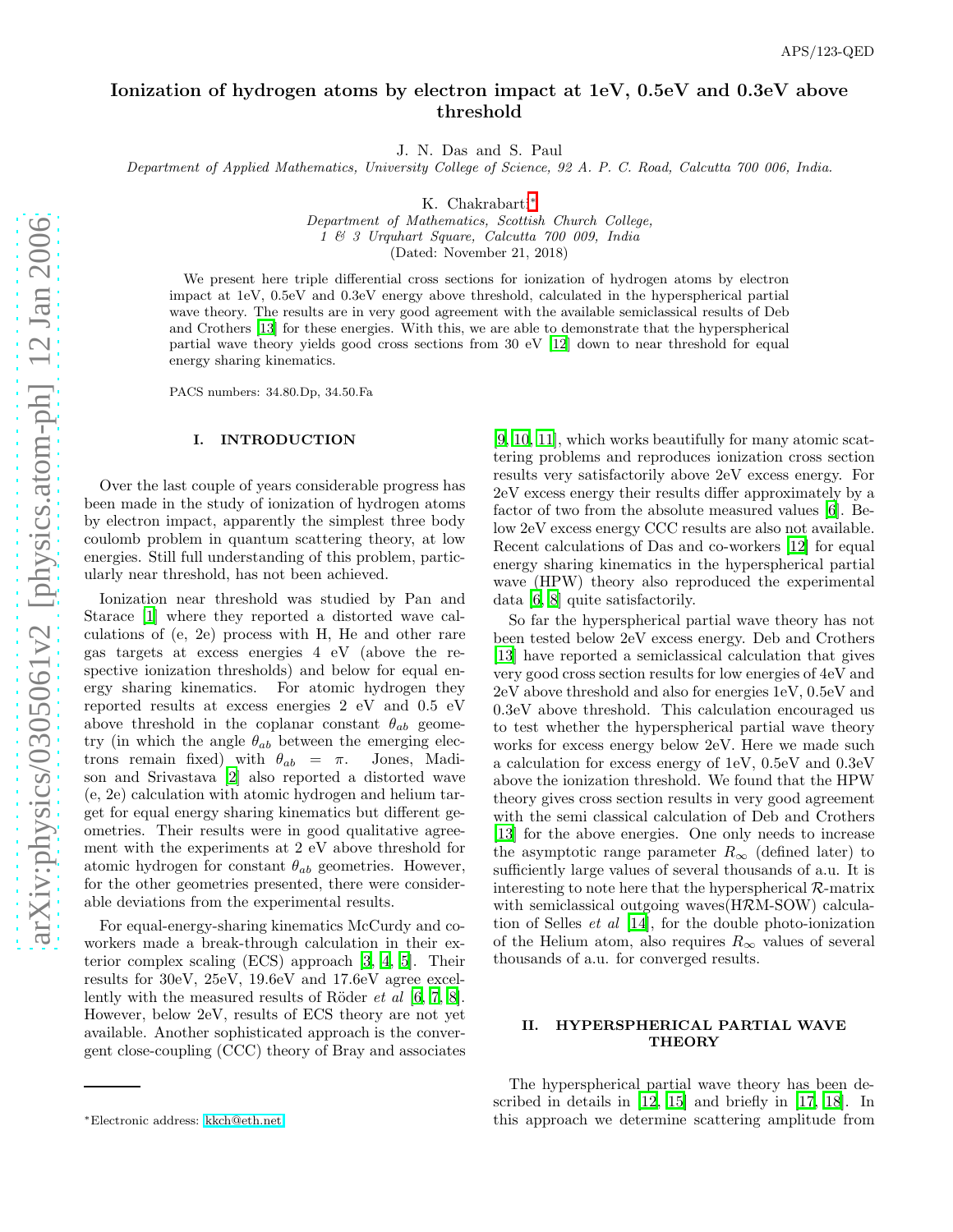the T-matrix element given by

$$
T_{fi} = \langle \Psi_f^{(-)} | V_i | \Phi_i \rangle \tag{1}
$$

where  $\Phi_i$  is the initial state wave function,  $V_i$  is the interaction potential in this channel and  $\Psi_f^{(-)}$  is the exact two-electron continuum wave function with incoming boundary conditions in presence of the nucleus, which is considered infinitely heavy and stationary at the origin. The scattering state  $\Psi_f^{(-)}$  is determined by expanding it in terms of symmetrized hyperspherical harmonics [\[15](#page-3-14), [19\]](#page-3-17) which are functions of five angular variables. The hyperradius and the angular variables are defined by  $R = \sqrt{r_1^2 + r_2^2}$ ,  $\alpha = \arctan(r_2/r_1)$ ,  $\hat{r}_1 = (\theta_1, \phi_1)$ ,  $\hat{r}_2 =$  $(\theta_2, \phi_2)$  and  $\omega = (\alpha, \hat{r}_1, \hat{r}_2)$  and set  $P = \sqrt{p_1^2 + p_2^2}$ ,  $\alpha_0 = \arctan(p_2/p_1), \hat{p}_1 = (\theta_{p_1}, \phi_{p_1}), \hat{p}_2 = (\theta_{p_2}, \phi_{p_2})$  and  $\omega_0 = (\alpha_0, \hat{p}_1, \hat{p}_2), \, \vec{p}_1, \, \vec{p}_2$  being momenta of the two outgoing electrons of energies  $E_1$  and  $E_2$ , and positions  $\vec{r}_1$ and  $\vec{r}_2$ .

Different sets of radial waves with definite  $\mu$  =  $(L, S, \pi)$ , (where L is the total angular momentum, S is total spin and  $\pi$  is the parity) satisfy different sets of coupled equations each of the form

$$
\left[\frac{d^2}{dR^2} + P^2 - \frac{\nu_N(\nu_N + 1)}{R^2}\right] f_N + \sum_{N'} \frac{2P \alpha_{NN'}}{R} f_{N'} = 0.
$$
\n(2)

These equations are truncated to  $N = N_{mx}$  which is the number of channels retained in the calculation for each fixed  $\mu$ . The  $N_{mx}$  number of independent solutions of the truncated equations, need to be determined over the interval  $(0, \infty)$ . These equations may then be solved in different alternative approaches. One possibility is to partition this interval into three subintervals  $(0, \Delta)$ ,  $(\Delta, \Delta)$  $R_{\infty}$ ) and  $(R_{\infty}, \infty)$ ,  $\Delta$  being of the order of a few atomic units and  $R_{\infty}$  being a point in the far asymptotic domain. The solution in  $(0, \Delta)$  is then constructed as in

the R-matrix [\[16\]](#page-3-18) method and then continued to  $R_{\infty}$  us-ing Taylor's expansion method [\[17,](#page-3-15) [18\]](#page-3-16). Beyond  $R_{\infty}$  the solutions are known from series expansions [\[12\]](#page-3-1). This approach, however, suffers from pseudo resonance problems as pointed out in Ref. [\[18](#page-3-16)] and hence this is not the one adopted here. Other possibilities include solving the set of equations as a two point boundary value problem (since the radial wave function is known at origin, and at  $R_{\infty}$  from series expansions) as in the ECS method [\[4\]](#page-3-5). This again would require more computational resources than that we have at present. The most effective approach for our purposes turns out to be the following. We construct  $N_{mx}$  independent solutions of Eq. (2) over the interval  $(0, \Delta)$  by solving these as a twopoint boundary value problem. The  $k^{th}$  solution vector is made to vanish at the origin and takes the  $k^{th}$  column of the  $N_{mx} \times N_{mx}$  unit matrix as its value at  $\Delta$ . These solutions are then continued over  $(\Delta, R_{\infty})$  by solving the coupled system of equations by the Taylor's expan-sion method with frequent stabilization [\[20](#page-3-19)]. Beyond  $R_{\infty}$ the solution may be obtained from expansion in inverse powers of R with suitable sine and cosine factors [\[12,](#page-3-1) [15\]](#page-3-14). The asymptotic incoming boundary conditions then completely define [\[12](#page-3-1), [15\]](#page-3-14) the scattering-state wave function  $\Psi_{fs}^{(-)}$ . For the initial interval  $(0, \Delta)$  solution by the finite difference method proves most effective. In our earlier calculation [\[12\]](#page-3-1), at higher energies we used a five-point difference scheme. This gives us very good cross sections for 30eV, 25eV, 19.6eV and 17.6eV for various kinematic conditions. In our present calculation we propose to use larger mesh size (double that of our previous calculation) and hence, in place of a five-point difference scheme we use a seven-point difference scheme. In the seven-point scheme we divide the interval  $[0, \Delta]$  into m subintervals by using mesh points  $R_0, R_1, R_2, \cdots, R_{m-1}, R_m$  where  $R_k = hk, (k = 0, 1, 2, \cdots m)$  and  $h = \Delta/m$ . In this scheme we use the following formulae:

$$
f_N''(R_k) = \frac{1}{h^2} \left[ \frac{1}{90} f_N(R_{k-3}) - \frac{3}{20} 16 f_N(R_{k-2}) + \frac{3}{2} f_N(R_{k-1}) - \frac{49}{18} f_N(R_k) + \frac{3}{2} f_N(R_{k+1}) - \frac{3}{20} 16 f_N(R_{k+2}) \right] + \frac{1}{90} f_N(R_{k+3}) \left[ + \left( \frac{69}{25200} h^6 f_N^{(viii)}(\xi_1) \right) \right]
$$
(3)

for  $k = 3, 4, \dots, m-4, m-3$ . For  $k = 1, 2$  and  $m-2, m-1$  we use the the formulae

$$
f_N''(R_1) = \frac{1}{h^2} \left[ \frac{3}{8} f_N(R_0) + 6 f_N(R_1) - \frac{11}{2} h^2 f_N''(R_2) - \frac{51}{4} f_N(R_3) - h^2 f_N''(R_3) + 6 f_N(R_4) + \frac{3}{8} f_N(R_4) \right]
$$
  
+ 
$$
\left\{ -\frac{23}{10080} h^6 f^{(viii)}(\xi_2) \right\}.
$$
 (4)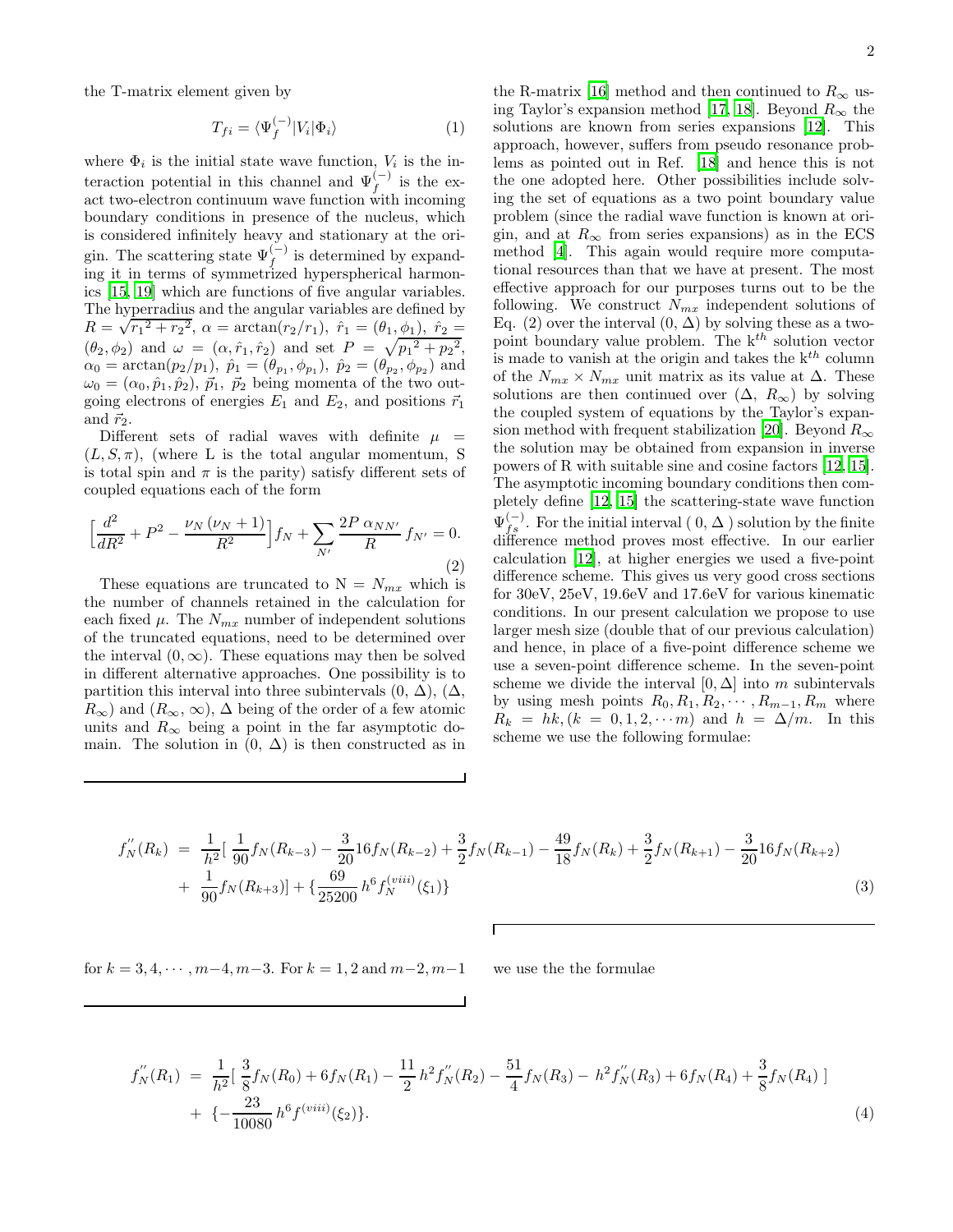$$
f''_N(R_2) = \frac{1}{h^2} \left[ \frac{3}{8} f_N(R_1) + 6 f_N(R_2) - \frac{11}{2} h^2 f''_N(R_3) - \frac{51}{4} f_N(R_3) - h^2 f''_N(R_4) + 6 f_N(R_4) + \frac{3}{8} f_N(R_5) \right] + \left\{ -\frac{23}{10080} h^6 f^{(viii)}(\xi_3) \right\}.
$$
\n(5)

$$
f''_N(R_{m-2}) = \frac{1}{h^2} \left[ \frac{3}{8} f_N(R_{m-5}) + 6 f_N(R_{m-4}) - h^2 f'_N(R_{m-4}) - \frac{51}{4} f_N(R_{m-3}) - \frac{11}{2} h^2 f'_N(R_{m-3}) + 6 f_N(R_{m-2}) + \frac{3}{8} f_N(R_{m-1}) \right] + \left\{ -\frac{23}{10080} h^6 f^{(viii)}(\xi_4) \right\} \tag{6}
$$

$$
f_N''(R_{m-1}) = \frac{1}{h^2} \left[ \frac{3}{8} f_N(R_{m-4}) + 6 f_N(R_{m-3}) - h^2 f_N'(R_{m-3}) - \frac{51}{4} f_N(R_{m-2}) - \frac{11}{2} h^2 f_N''(R_{m-2}) \right] + 6 f_N(R_{m-1}) + \frac{3}{8} f_N(R_m) \left[ + \left( -\frac{23}{10080} h^6 f^{(viii)}(\xi_5) \right) \right].
$$
 (7)

In each of Eqs.  $(3)-(7)$  quantities on the right hand sides within the curly brackets represent the error terms. The corresponding difference equations are obtained by substituting the values of second order derivatives from the differential equation (2) into these expressions. For continuing these solutions in the domain  $(\Delta, R_{\infty})$  we need first order derivatives  $f'_{N}(R)$  at  $\Delta$ . These are computed from the difference formula

$$
f'_{N}(R_{m}) = \frac{1}{84h}[-f_{N}(R_{m-4}) + 24f_{N}(R_{m-2}) - 128f_{N}(R_{m-1}) + 105f_{N}(R_{m})] + \frac{2h}{7}f'_{N}(R_{m}) + \{-\frac{4h^{4}}{105}f_{N}^{(v)}(\xi)\}
$$
(8)

Here too, the quantity within curly brackets represents the error term. The solutions thus obtained in  $(0, \Delta)$ are then continued over  $(\Delta, R_{\infty})$  by Taylor's expansion method, as stated earlier, with stabilization after suitable steps [\[20\]](#page-3-19).

# III. RESULTS

In our present calculation for the equal-energy-sharing kinematics and 1eV, 0.5eV and 0.3eV excess energies, we have included 30 channels and have chosen  $\Delta = 5$  a.u. (as in our previous calculation [\[12\]](#page-3-1) for higher energies). Small variation of the value of  $\Delta$  about the value chosen does not change the results. Here we need to choose  $R_{\infty}$ equal to 1000 a.u. for 1eV, 2000 a.u. for 0.5eV and 3000 a.u. for 0.3eV for smooth convergence of the asymptotic series solution and for smooth fitting with the asymptotic solution [\[12\]](#page-3-1) in the equal energy sharing cases. For unequal energy sharing cases one may need to move to still larger distances. For going that far in the asymptotic domain a larger value of h (grid spacing) is preferable. Here we have chosen  $h = 0.1$  a.u. up to  $\Delta$  and a value 0.2 a.u. beyond  $\Delta$  in all the cases. Accordingly a seven point scheme, as described above, is more suitable over a five point scheme used in our earlier calculation [\[12](#page-3-1)]

and hence we chose the above seven-point scheme in the present calculation. We included states with L up to 5. Values of L above 5 give insignificant contributions. The  $(l_1, l_2)$  pairs which have been included in our calculation are sufficient for convergence as found from the results of calculations with the inclusion of larger number of channels. All the computations were carried out on a 2 CPU SUN Enterprise 450 system with 512 MB RAM.

For each incident energy three sets of results with different geometry have been presented for the two outgoing electrons having equal energies. These are the constant  $-\theta_{ab}$  geometry results,  $\theta_a$ -constant geometry results and the results for symmetric geometry. For 1eV excess energy we have presented these results in figures  $1(a)$ ,  $1(b)$ and  $1(c)$  respectively. The corresponding results for energy 0.5 eV are presented in figures  $2(a)$ ,  $2(b)$  and  $2(c)$ respectively and the results for 0.3 eV have been presented in figures  $3(a)$ ,  $3(b)$  and  $3(c)$  respectively. The bottom row of each of the figures  $1(a)$ ,  $2(a)$  and  $3(a)$  corresponding to  $\theta_{ab} = 150^{\circ}$  and  $\theta_{ab} = 180^{\circ}$  are as in our earlier work [\[21\]](#page-3-20) (though these are now calculated with different  $R_{\infty}$  values). This is merely to ensure completeness in the results presented and to compare our results with the semiclassical calculation of Deb and Crothers. For other geometries, unfortunately, neither experimental nor any theoretical results are available for comparison. The overall agreement between our results and those of Deb and Crothers [\[13\]](#page-3-0) for  $\theta_{ab} = 180^{\circ}$  and  $\theta_{ab} = 150^{\circ}$ is highly encouraging. A little steeper rise of our results compared to those of Deb and Crothers [\[13](#page-3-0)] at  $0^{\circ}$  are in conformity with the general trends of our corresponding earlier results [\[12\]](#page-3-1) at 2eV and 4eV excess energies. Our results for  $\theta_{ab} = 120^{\circ}$  and  $100^{\circ}$  also appear reasonable when compared with the shapes of the corresponding results for 2 eV and 4 eV excess energy [\[12](#page-3-1)]. Unfortunately there are no experimental results for verification. The results for  $\theta_a$ -constant geometry and those of symmetric geometry are also in very nice agreement in shapes, particularly for  $\theta_a = -30^\circ$  and  $\theta_a = -150^\circ$ , with those for  $2eV$  and  $4eV$  excess energy cases (see Das *et al* [\[12\]](#page-3-1)).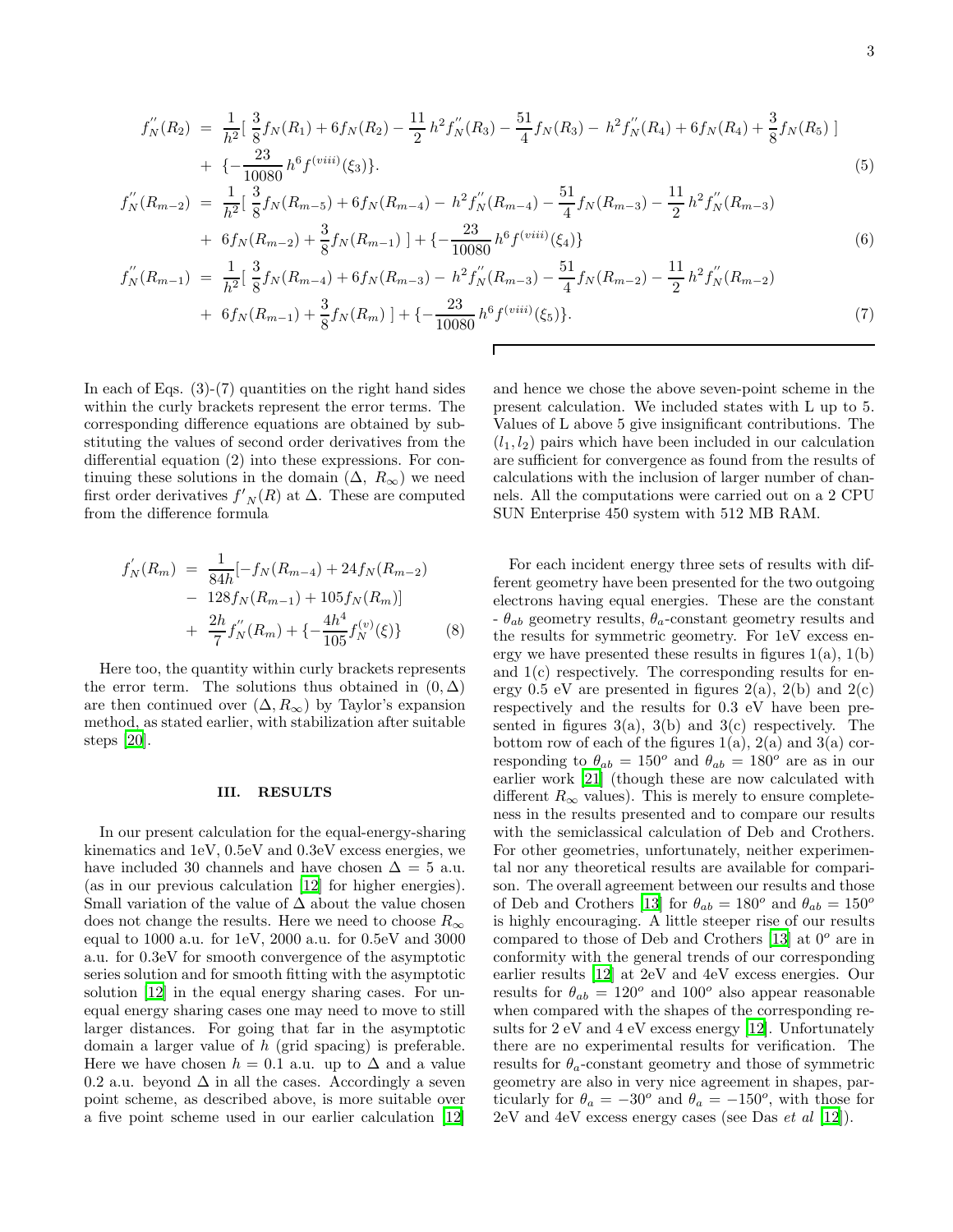### IV. CONCLUSION

From the results presented above it appears that the hyperspherical partial wave theory works satisfactorily at 1eV, 0.5eV and 0.3eV excess energies. We have already good results [\[12\]](#page-3-1) for energies up to 30eV for various kinematic conditions. Calculations at a higher incident energy of 54.4eV are now in progress and we propose to present them in future. Another point to note is that in this approach exploration of the far asymptotic domain is

- <span id="page-3-2"></span>[1] C. Pan and A.F. Starace, Phys. Rev. Lett. 67, 185 (1991); Phys. Rev. A 45, 4588 (1992).
- <span id="page-3-3"></span>[2] S. Jones, D.H. Madison, and M. K. Srivastava, J. Phys. B 25, 1899 (1992).
- <span id="page-3-4"></span>[3] T. N. Rescigno, M. Baertschy, W. A. Isaacs, and C. W. McCurdy, Science 286, 2474 (1999).
- <span id="page-3-5"></span>[4] M. Baertschy, T. N. Rescigno, W. A. Isaacs, X. Li, and C. W. McCurdy, Phys. Rev. A 63, 022712 (2001).
- <span id="page-3-6"></span>[5] M. Baertschy, T. N. Rescigno, and C. W. McCurdy Phys. Rev. A 64, 022709 (2001).
- <span id="page-3-7"></span>[6] J. Röder, H. Ehrhardt, C. Pan, A. F. Starace, I. Bray, and D. V. Fursa, Phys. Rev. Lett. 79, 1666 (1997).
- <span id="page-3-8"></span>[7] J. Röder, M. Baertschy, and I. Bray, Phys. Rev A 67,  $010702(R)$  (2003).
- <span id="page-3-9"></span>[8] J. Röder, J. Rasch, K. Jung, C. T. Whelan, H. Ehrhardt, R. J. Allan, and H. R. J. Walters, Phys. Rev. A 53, 225 (1996).
- [9] I. Bray, D. A. Konovalov, I. E. McCarthy, and A. T. Stelbovics Phys. Rev. A50, R2818 (1994).
- <span id="page-3-11"></span><span id="page-3-10"></span>[10] I. Bray, J. Phys. B 32, L119 (1999) ; 2000 J. Phys. B 33,

possible by increasing  $R_{\infty}$  to thousands of atomic units. All these suggest that the hyperspherical partial wave theory is capable of being developed into a successful method for (e, 2e) collisions.

#### Acknowledgments

S.P. gratefully acknowledges a research fellowship provided by CSIR.

581 (2000).

- <span id="page-3-12"></span>[11] I. Bray, J. Phys. B **33**, 581 (2000).
- <span id="page-3-1"></span>[12] J. N. Das, S. Paul, and K. Chakrabarti, Phys. Rev. A 67, 042717 (2003).
- <span id="page-3-0"></span>[13] N. C. Deb and D. S. F. Crothers, Phys. Rev. A 65, 052721 (2002).
- <span id="page-3-13"></span>[14] P. Selles, L. Malegat, and A. K. Kazansky, Phys. Rev. A65, 032711 (2002).
- <span id="page-3-14"></span>[15] J. N. Das, Pramana- J. Phys. **50**, 53 (1998).
- <span id="page-3-18"></span>[16] P. G. Burke and W. D. Robb, Adv. At. Mol. Phys. 11, 143 (1975).
- <span id="page-3-15"></span>[17] J. N. Das, Phys. Rev. A **64**, 054703 (2001).
- <span id="page-3-16"></span>[18] J. N. Das, J. Phys. B **35**, 1165 (2002).
- [19] C. D. Lin, Phys. Rev. A **10**, 1986 (1974).
- <span id="page-3-19"></span><span id="page-3-17"></span>[20] B. H. Choi and K. T. Tang, J. Chem. Phys. 63, 1775 (1975).
- <span id="page-3-20"></span>[21] J. N. Das, S. Paul, and K. Chakrabarti, AIP Conference Proceedings 697, 82 (2003).

## Figure Captions

Figure 1(a). TDCS for coplanar equal-energy-sharing constant  $\Theta_{ab}$  geometry at 1eV excess energy above threshold. Continuous curves, present results ; dashed-curves, semiclassical results of Deb and Crothers [\[13\]](#page-3-0)

Figure 1(b). TDCS for coplanar equal-energy-sharing geometry at 1eV excess energy above threshold for fixed  $\theta_a$ and variable  $\theta_b$  of the out going electrons.

Figure 1(c). TDCS for coplanar equal-energy-sharing with two electrons emerging on opposite sides of the direction of the incident electron with equal angle  $\theta_a$  at 1eV excess energy above threshold.

Figure 2(a). TDCS for coplanar equal-energy-sharing constant  $\Theta_{ab}$  geometry at 0.5eV excess energy above threshold. Continuous curves, present results ; dashed-curves, semiclassical results of Deb and Crothers [\[13\]](#page-3-0)

Figure 2(b). TDCS for coplanar equal-energy-sharing geometry at 0.5eV excess energy above threshold for fixed  $\theta_a$ and variable  $\theta_b$  of the out going electrons.

Figure 2(c). TDCS for coplanar equal-energy-sharing with two electrons emerging on opposite sides of the direction of the incident electron with equal angle  $\theta_a$  at 0.5eV excess energy above threshold.

**Figure 3(a).** TDCS for coplanar equal-energy-sharing constant  $\Theta_{ab}$  geometry at 0.3eV excess energy above threshold. Continuous curves, present results ; dashed-curves, semiclassical results of Deb and Crothers [\[13\]](#page-3-0)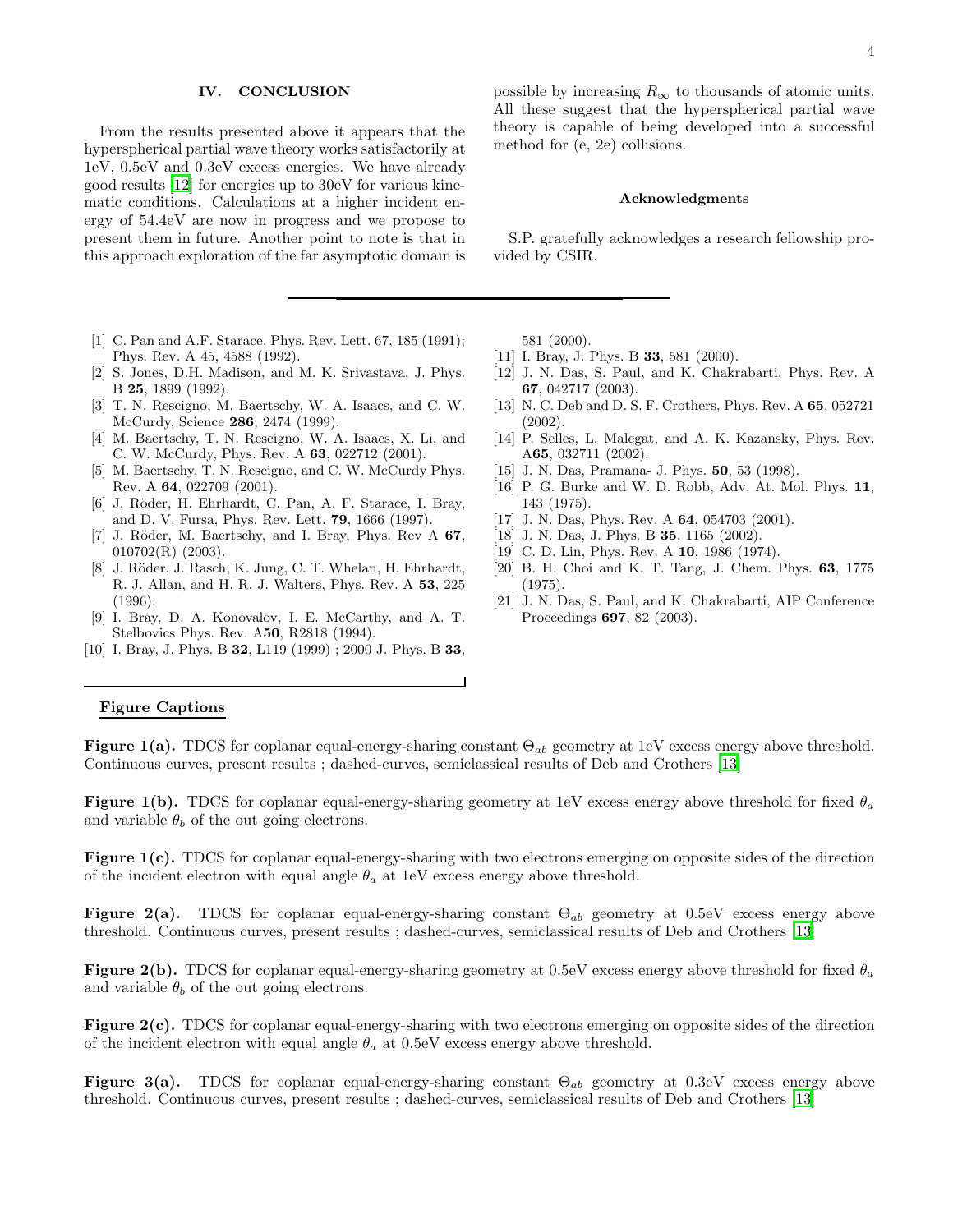Figure 3(b). TDCS for coplanar equal-energy-sharing geometry at 0.3eV excess energy above threshold for fixed  $\theta_a$ and variable  $\theta_b$  of the out going electrons.

Figure 3(c). TDCS for coplanar equal-energy-sharing with two electrons emerging on opposite sides of the direction of the incident electron with equal angle  $\theta_a$  at 0.3eV excess energy above threshold.

 $\Gamma$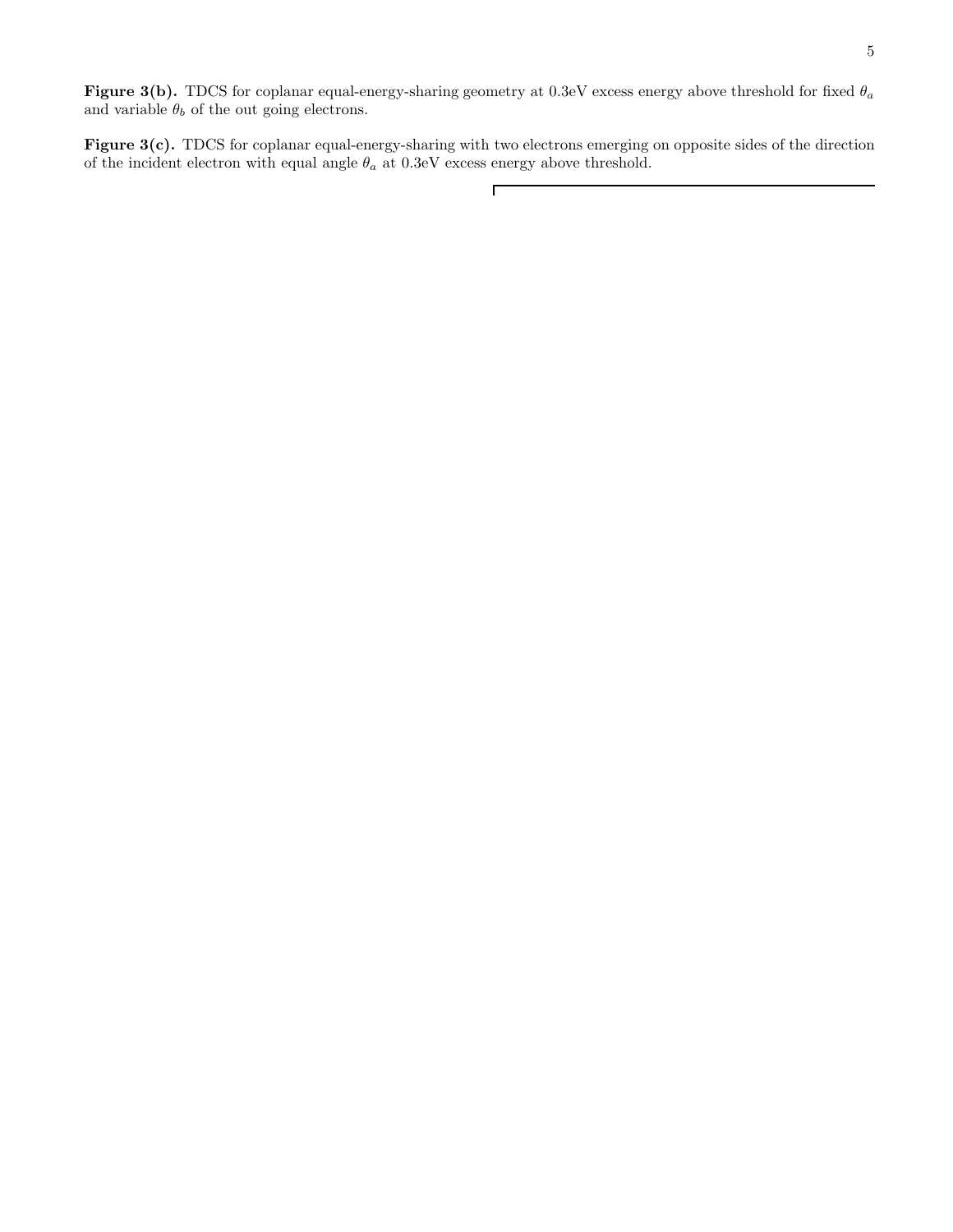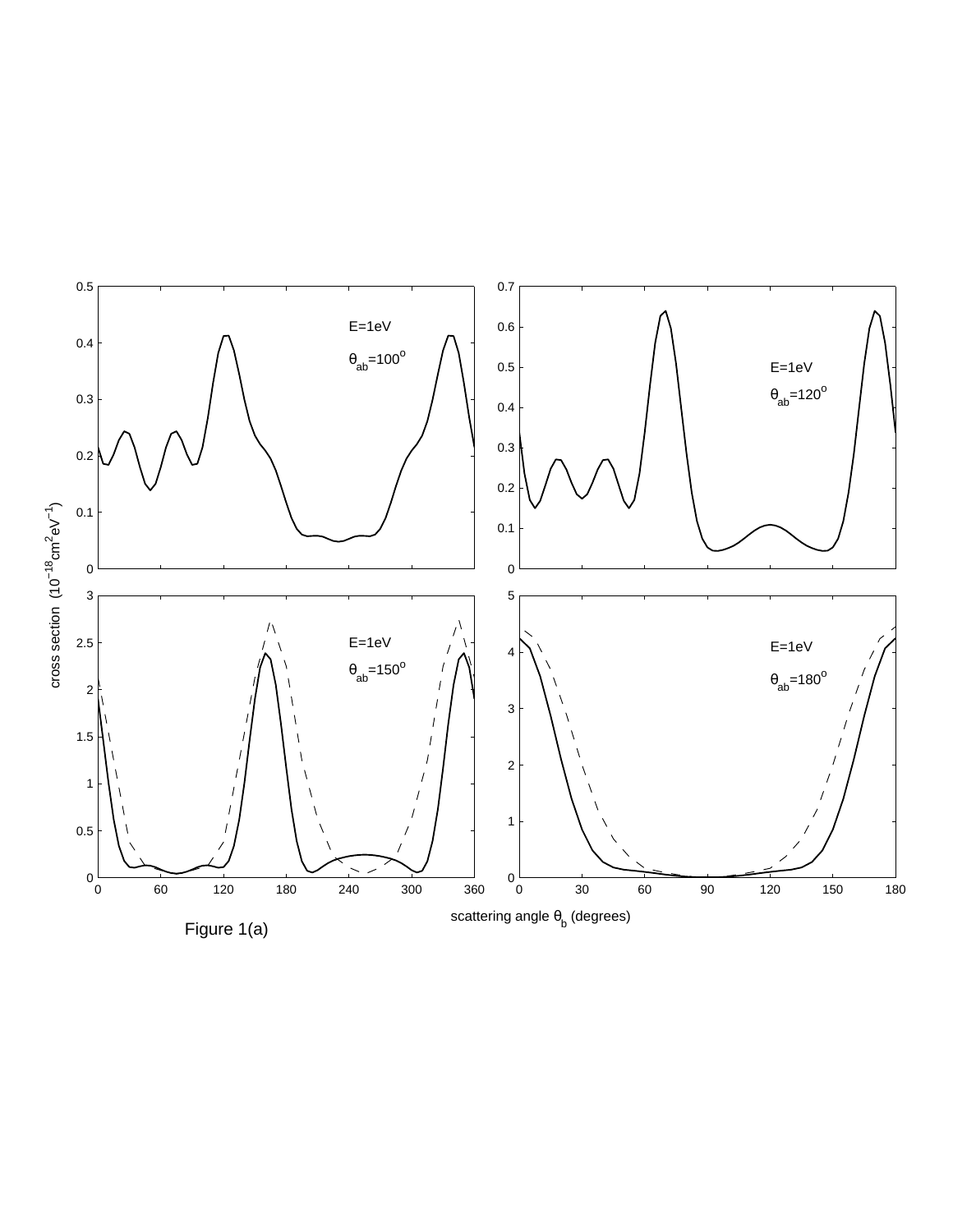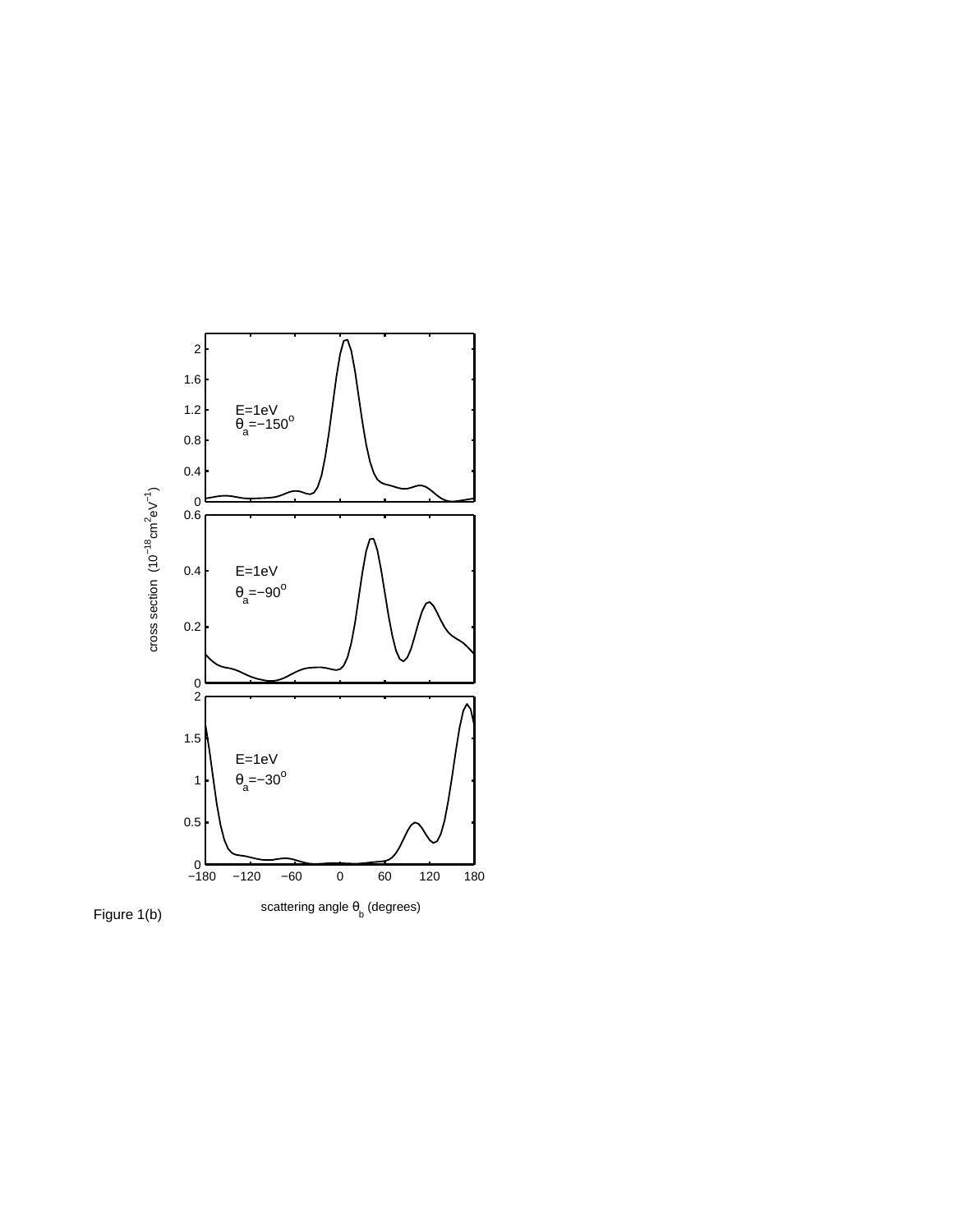

Figure 1(c)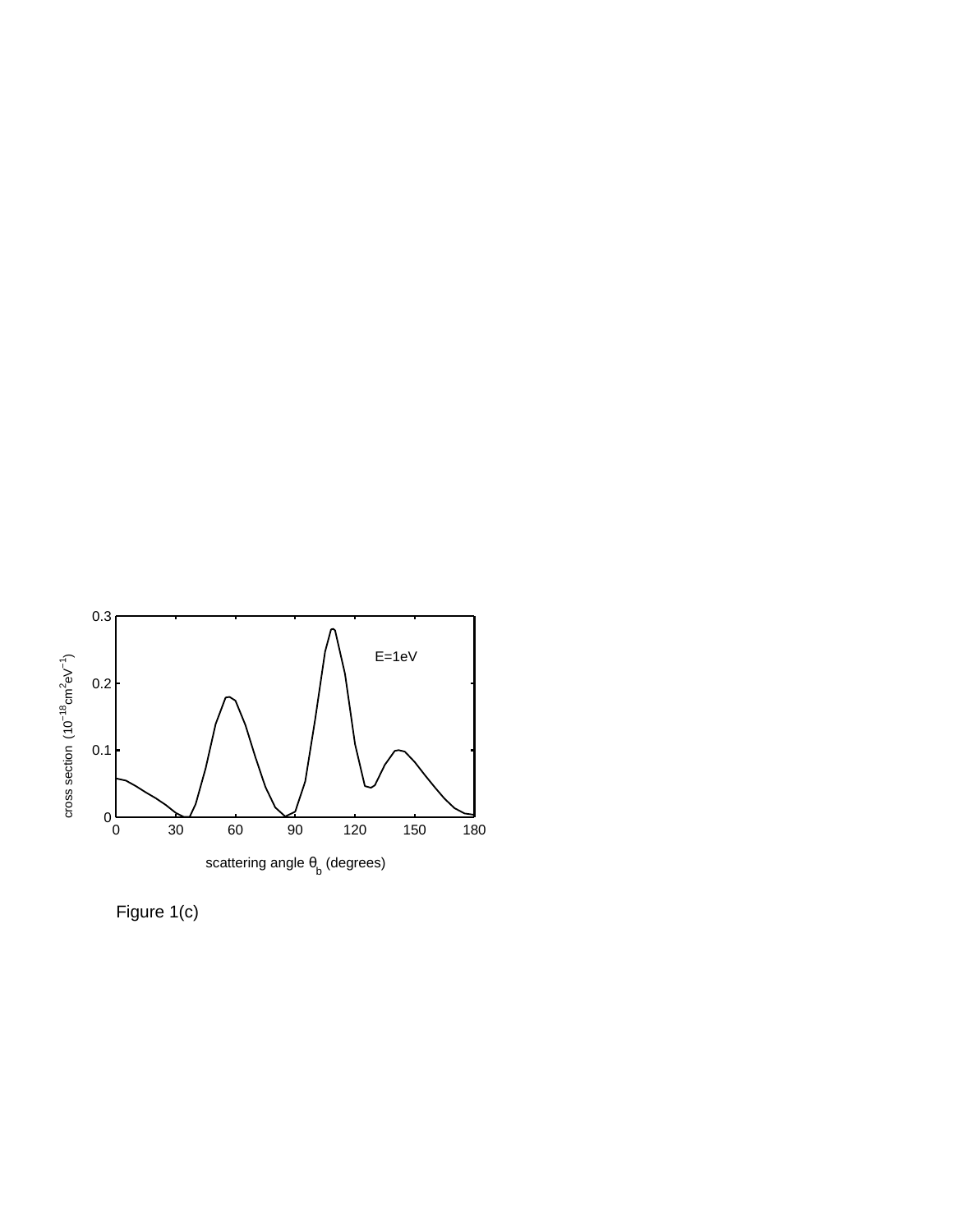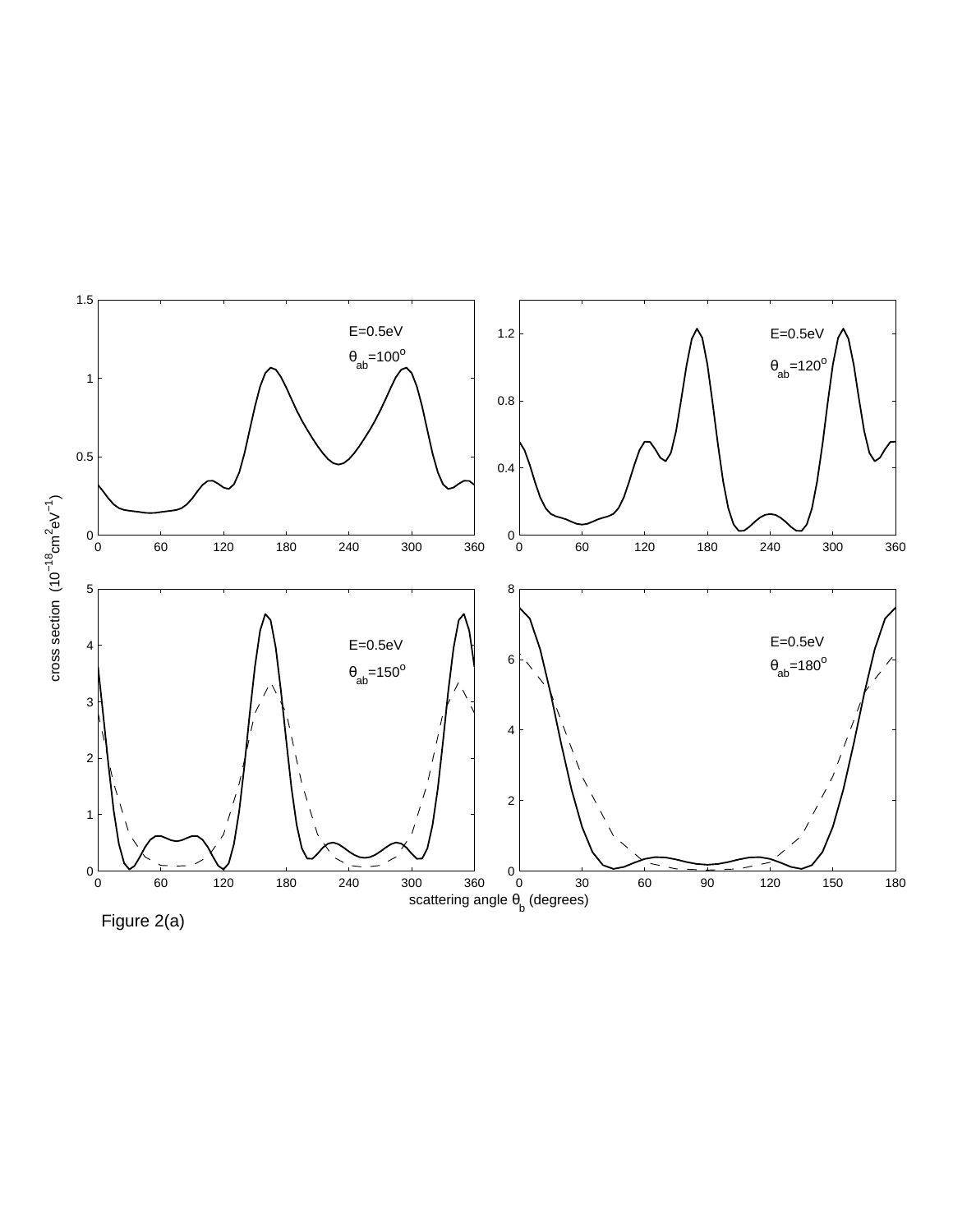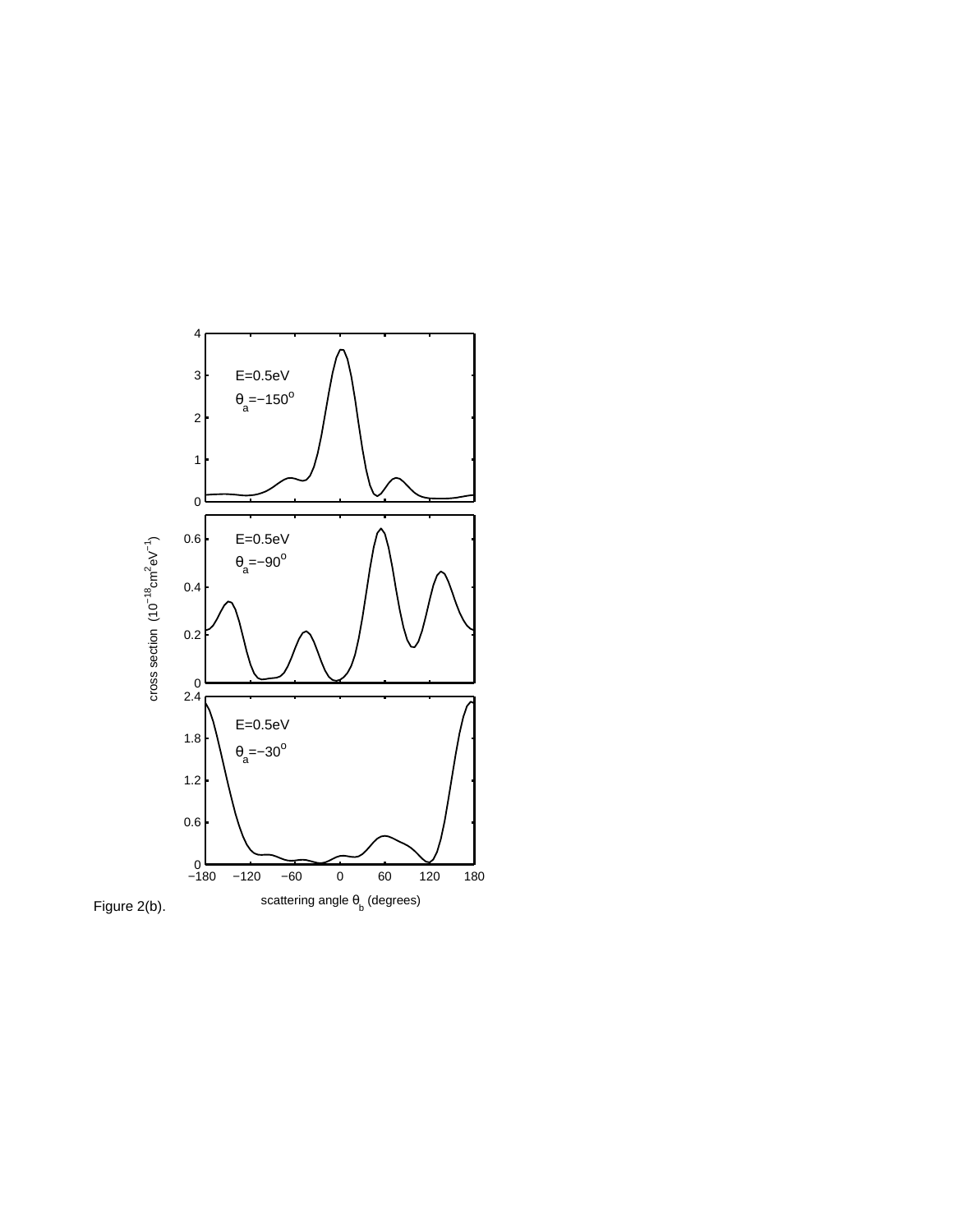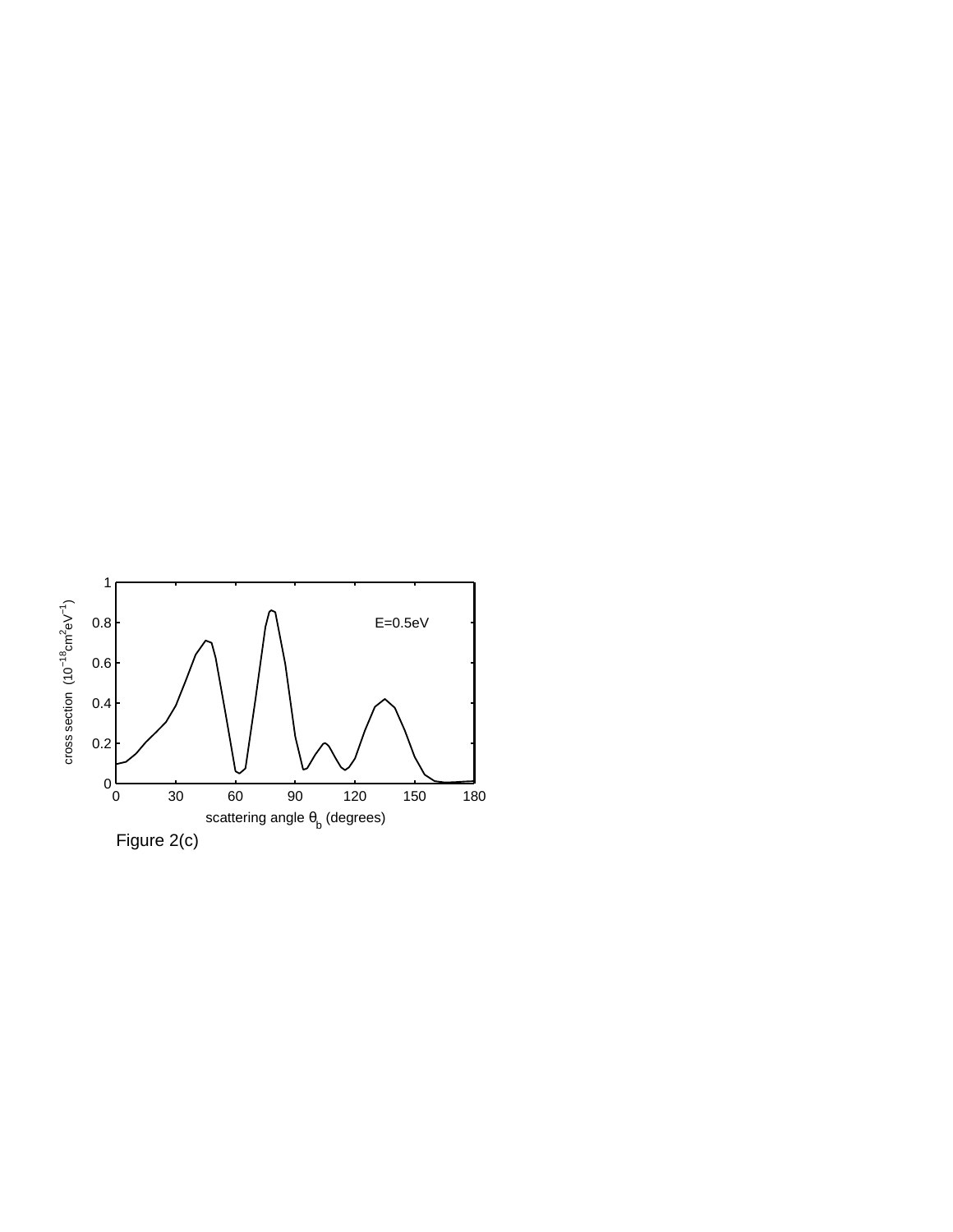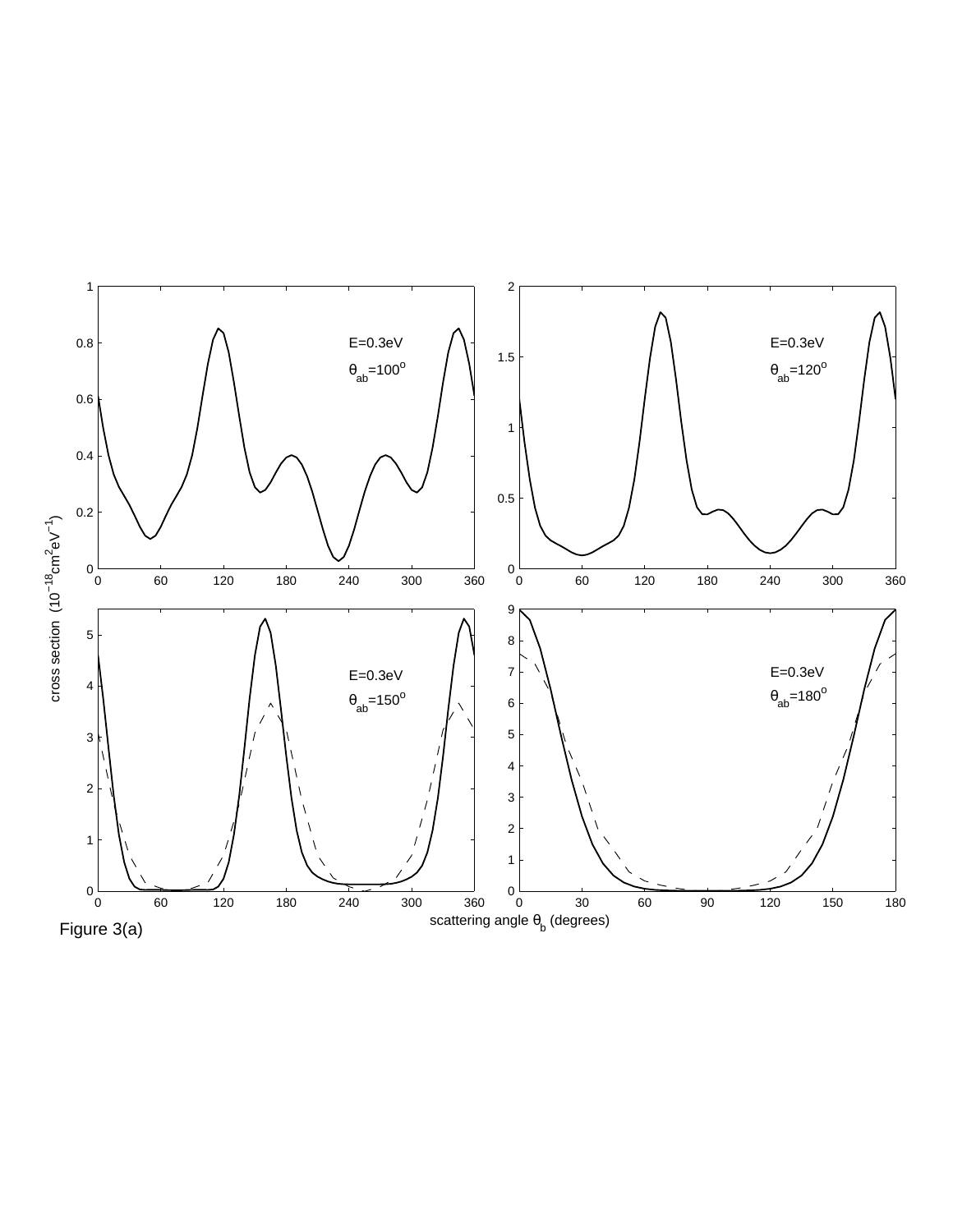